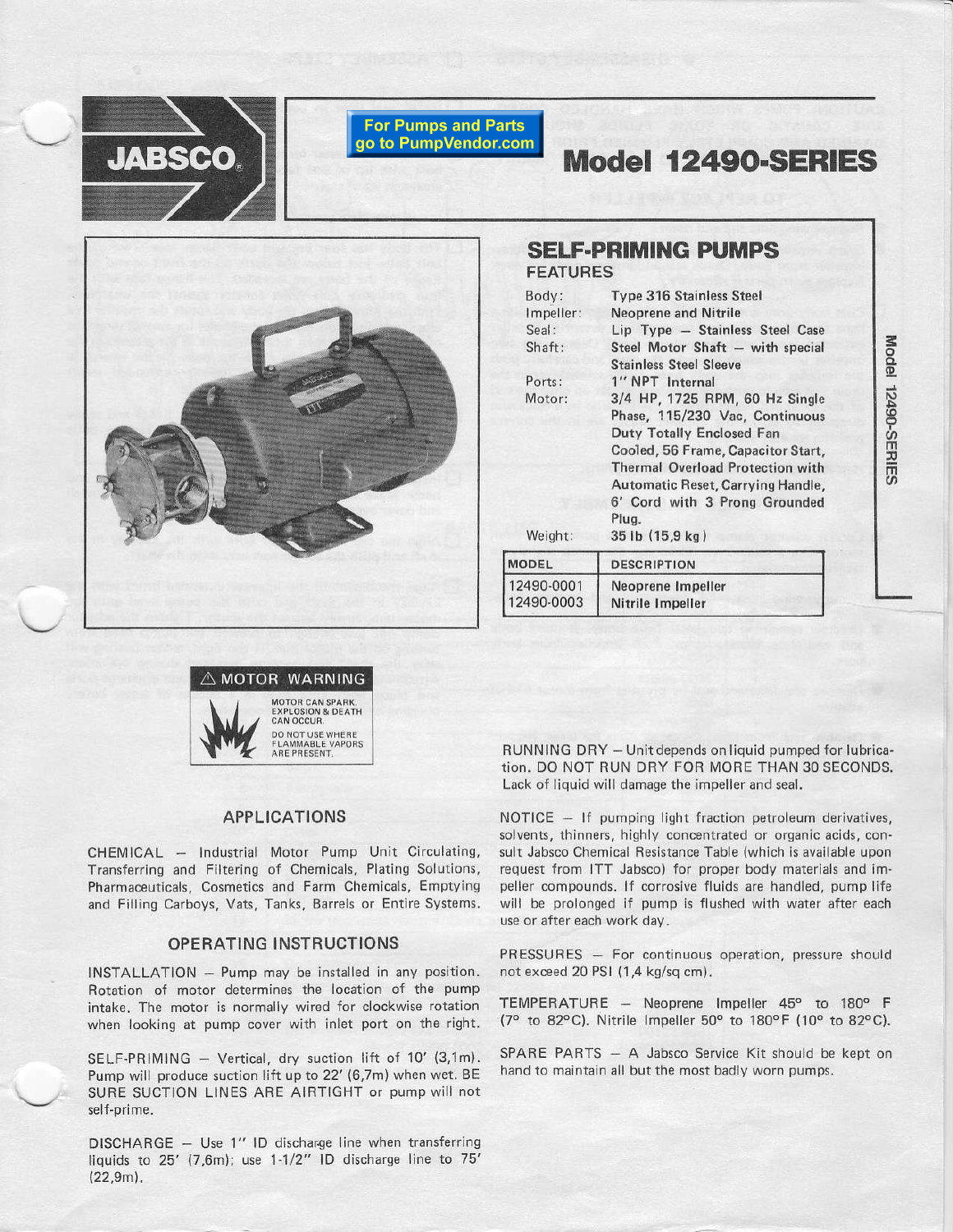#### . DISASSEMBLY STEPS

CAUTION: PUMPS WHICH HAVE HANDLED CORRO-SIVE, CAUSTIC OR TOXIC FLUIOS SHOULD BE DRAINED AND COMPLETELY FLUSHED PRIOR TO SER-VICING, FAILURE TO DO SO MAY CAUSE INJURY.

#### TO REPLACE IMPELLER

- **Remove wing nuts and end cover.**
- Grasp impeller hub with water pump pliers and withdraw impeller from body. Check seal and internal parts for wear. Feplace worn parts if necessary.
- $\square$  Coat body bore and end of impeller extended insert with a light film of water pump grease. Align detent in impeller extended insert with keyway in shaft. Depress the two impeller blades which fit under the cam, and carefully push the impeller into the body bore. Use a screwdriver in the drain slot area to push the neoprene slinger up onto the end of the extended insert. Rotate the impeller in a clockwise direction to assure the impeller blades are in the correct position for easy starting.

 $\Box$  Replace end cover and secure with wing nuts.

#### TO REPLACE SEAL ASSEMBLY

- Loosen adaptor clamp nut and remove pump head from motor. Use a screwdriver to spread the clamp slightly to facilitate removal,
- **Remove wing nuts, end cover, top and bottom bolts.**
- Unscrew remaining two bolts from body. Remove body and wearplate from adaptor. Push impeller from body<br>bore.
- Remove seal liner and seal by pressing from motor end of adaptor.
- Remove seal from liner. Check all parts for wear. Replace if questionable.

#### **IN ASSEMBLY STEPS**

- $\Box$  Install seal liner in bore of adaptor, aligning bolt holes carefully.
- $\Box$  Dip lip seal in water for lubrication and push into seal liner bore with lip of seal facing outwards. Wipe a thin film of qrease on lip of seal.
- $\Box$  Install wearplate against liner. Align bolt holes.
- $\Box$  The body has four bolts in each flange face. Two of the bolt holes just below the ports on the front or end cover flange of the body are threaded. The flange face with the four clearance bolt holes locates against the wearplate. Push the impeller into the body and rotate the impeller in a clockwise direction to align the blades for correct direction of rotation. Make sure the O-rings are in the grooves in the flange faces of the body. Place the body on the wearplate while carefully inserting the impeller extended insert through the seal.
- $\Box$  Install the two bolts through the adaptor flange and screw into threaded holes in front body flange. Tighten bolts evently and securely,
- $\Box$  Install top and bottom bolts through adaptor flange and body. Make sure O-ring is in place in body groove. Install end cover over four bolts and secure with wing nuts.
- $\Box$  Align the tab in the slinger bore with the keyway in the shaft and push the slinger part way onto the shaft.
- EAlign the detent in the impeller extended insert with the keyway in the shaft and push the pump head onto the motoi hub, firmly against the motor. Tighten the adaptor clamp nut just enough to prevent the pump head from turning on the motor hub. lf too tight, motor besring will seize the shaft and become damaged during operation. Attach short lengths of hose to suction and discharge ports and place both hose ends in a bucket of water before plugging motor in, to check operation.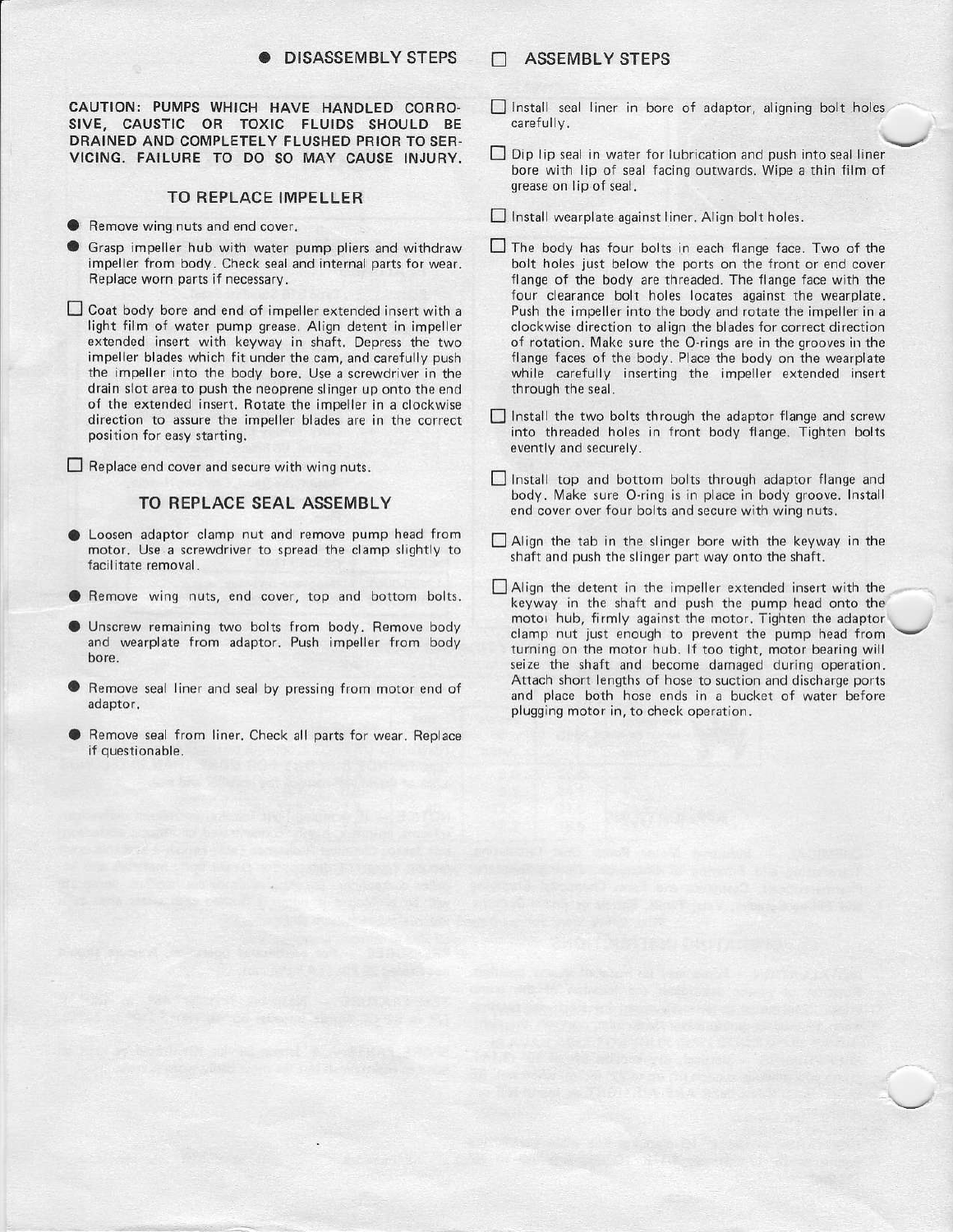

# PARTS LIST

| Key            | <b>Description</b>                                    | Part<br><b>Number</b>    | Qty.<br>Req.   |
|----------------|-------------------------------------------------------|--------------------------|----------------|
| 1              | Wing Nut                                              | 91107-0030               | $\overline{4}$ |
| $\overline{c}$ | <b>End Cover</b>                                      | 12074-0000               | $\mathbf{1}$   |
| 3              | $O - Ring$                                            | 92000-0310               | $\overline{c}$ |
| $\overline{4}$ | *Impeller Neoprene                                    | 12326-0001               | $\mathbf{1}$   |
|                | Nitrile                                               | 12326-0003               |                |
| 5              | Cam                                                   | 1029-0000                | $\mathbf{1}$   |
| 6              | <b>Cam Screw</b>                                      | 91030-0020               | $\mathbf{1}$   |
| $\overline{7}$ | Body<br>468-0000                                      |                          | $\mathbf{1}$   |
| 8              | Wearplate                                             | 4357-0000                | $\mathbf{1}$   |
| 9              | *Seal                                                 | 92700-0520               | $\mathbf{1}$   |
| 10             | Liner                                                 | 4354-0000                | $\mathbf{1}$   |
| 11             | Adaptor<br>4355-0000                                  |                          | $\mathbf{1}$   |
| 12             | Bolt (Body)<br>91106-0150                             |                          | $\overline{4}$ |
| 13             | Slinger<br>6398-0000                                  |                          | $\mathbf{1}$   |
| 14             | Motor (Includes Handle, Cord, and Plug)<br>18738-0000 |                          | $\mathbf{1}$   |
| 15             | Nut (Adaptor)                                         | 91105-0030               | $\mathbf{1}$   |
| 16             | Bolt (Adaptor)                                        | 91095-0090               | $\mathbf{1}$   |
|                | Replacement Pump Head Model 12490-0001                | 12498-0001               |                |
|                | Model 12490-0003                                      | 12498-0003               |                |
|                | Service Kit Model 12490-0001<br>Model 12490-0003      | 90123-0001<br>90123-0003 |                |

\*Part Supplied in Service Kit